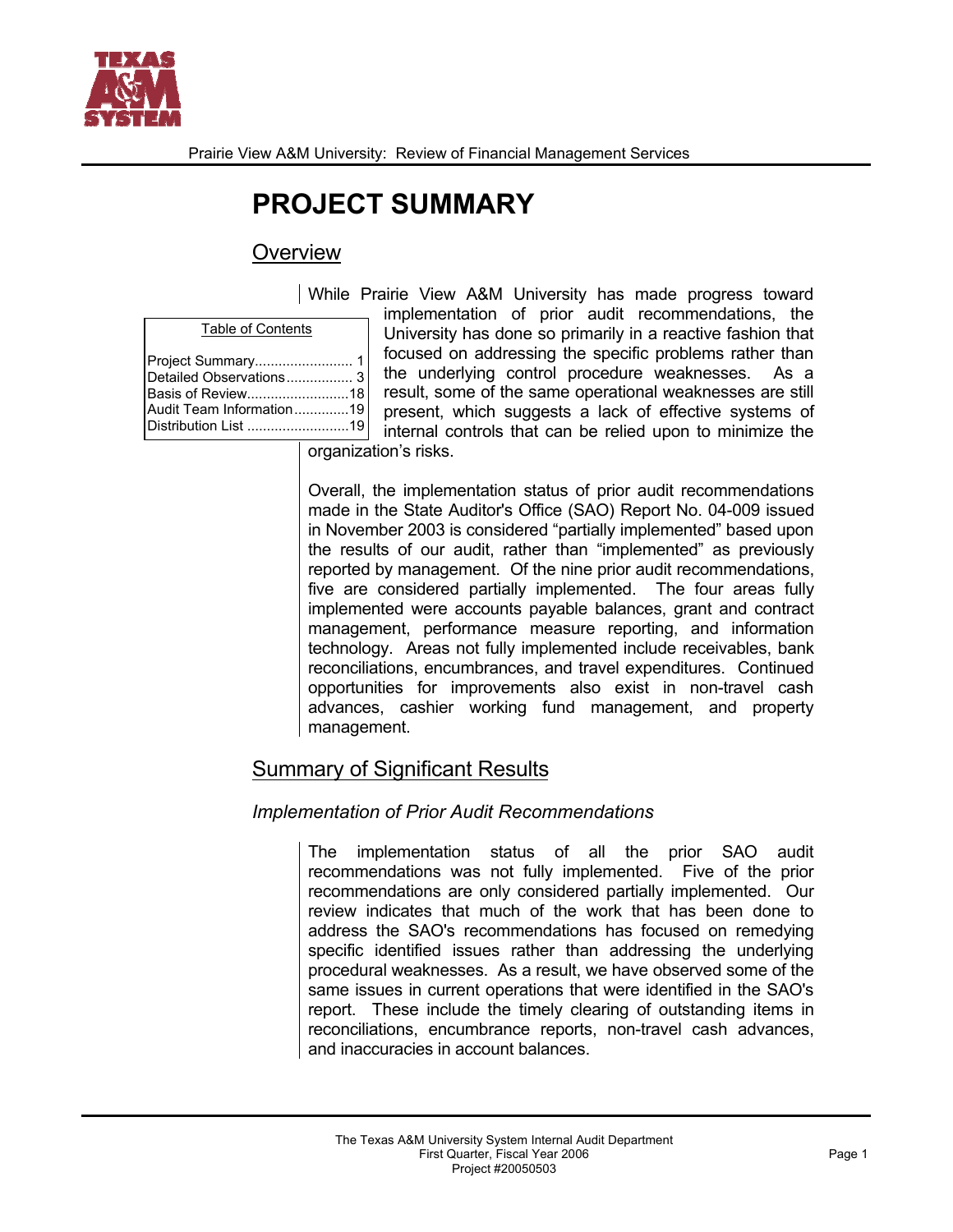Strengthening of overall fiscal management as well as controls in the specific areas identified in the prior SAO audit (accounts receivable outstanding checks, travel reimbursements, and encumbrances) is needed.

## *Cashier Working Fund*

Improvement in accounting for the University's \$75,000 cashier working fund would strengthen controls and reduce the risk of loss. Funds were present and accounted for; however, improvements should be made in accounting methods, fund replenishments, security over cash drawers, and segregation of duties.

## *Property and Equipment Management*

Improvements in the efficiency of the Property Office operations and the accountability of the University's Accountable Property Officers would reduce the risk of loss of resources.

# Summary of Management's Response

*Management appreciates the System Internal Audit Department's efforts to identify areas needing improvement and steps necessary to ensure that improvement is achieved. We are committed to satisfactorily addressing remaining issues and are developing or enhancing procedures to address these issues.* 

# Scope

The System Internal Audit Department has completed a review of the University's financial management services that focused primarily on the implementation status of recommendations in the State Auditor's Office (SAO) Report No. 04-009, Financial Review of Prairie View A&M University, issued in November 2003. Areas related to the SAO recommendations included accounts receivable, past due receivables, bank reconciliations, sales tax payables, encumbrances, non-payroll expenditures, contract management (purchasing contracts), performance measures, and information technology. In addition, we reviewed property and equipment management and conducted a count of the cashier working fund. Transactions and activities related to these areas were reviewed for the period September 2003 through February 2005. The audit fieldwork was primarily conducted from April 2005 to July 2005.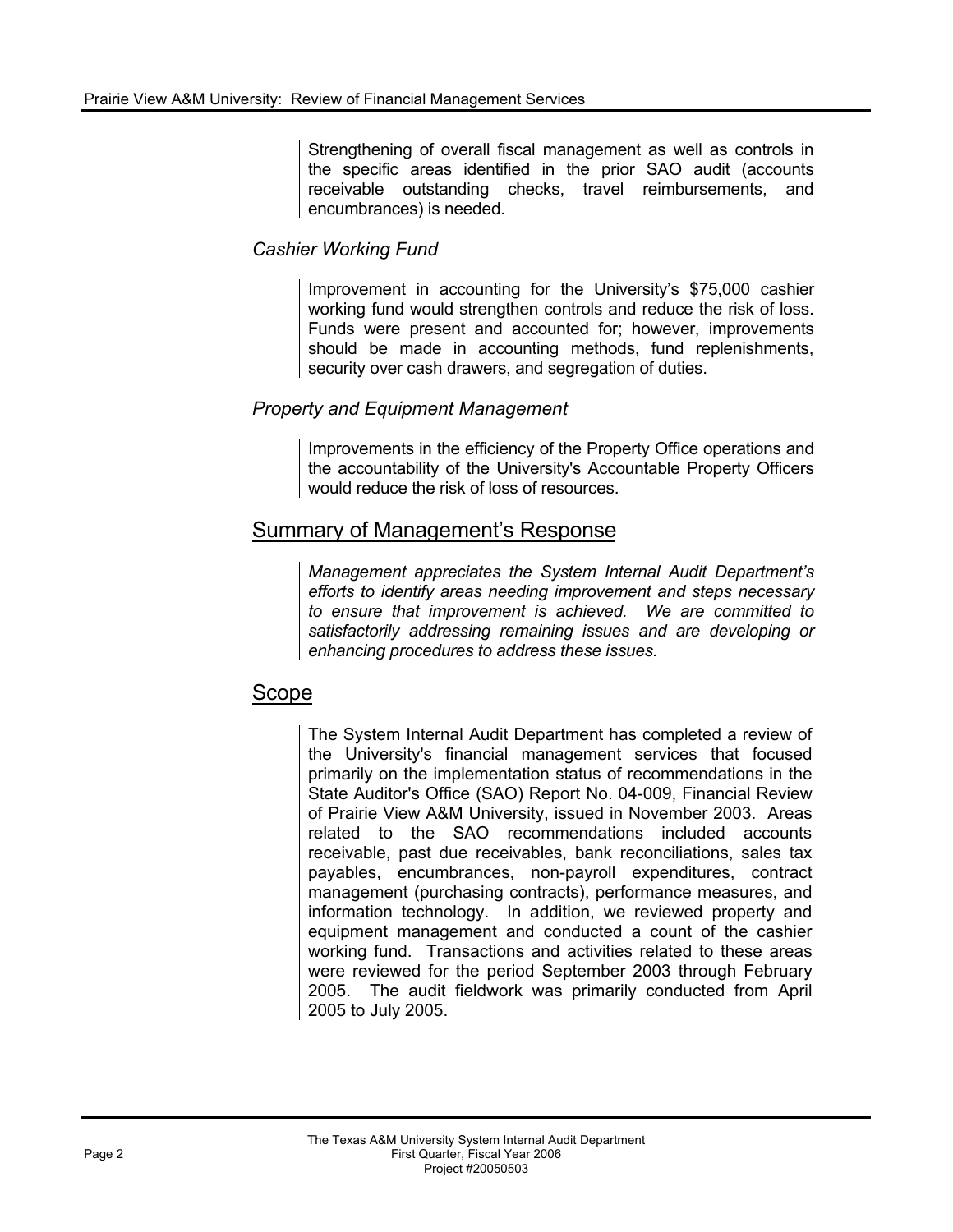# **OBSERVATIONS, RECOMMENDATIONS, AND RESPONSES**

# 1. Fiscal Management

## **Observation**

**Recurring observations indicate that management is not taking longterm, sustainable corrective actions to address procedural control weaknesses.** 

Our review indicates that although actions have been taken to address the specific issues raised in the prior SAO report, sustainable control systems that address the underlying procedural weaknesses have not been successfully established. The most notable weaknesses include the lack of timeliness in making decisions to resolve outstanding items, the amount of time spent researching old transactions, and errors that continue to be made in current operations.

#### Old outstanding items

Processes were not in place to resolve old outstanding items. After the responsible party exhausted their effort to resolve an outstanding item, the item was carried each month without a resolution plan. Examples of old outstanding items include:

- Outstanding checks dating back to 1992
- ! Outstanding items on a working fund reconciliation dating back to 1992
- ! Holding checks written in December 2003 while researching for possible offsetting items that date back to 1991
- ! Outstanding cash advances dating back to 1998 for employees who no longer work at the University.

#### **Errors**

During our review, errors related to current processes were encountered in several areas, including the following:

• The development of the reconciliations recommended in the prior audit has identified errors. For example, the Perkins loan reconciliation revealed that there was an error in the monthly entry for recording collection fee expenses, an error that had occurred each month over a long period of time.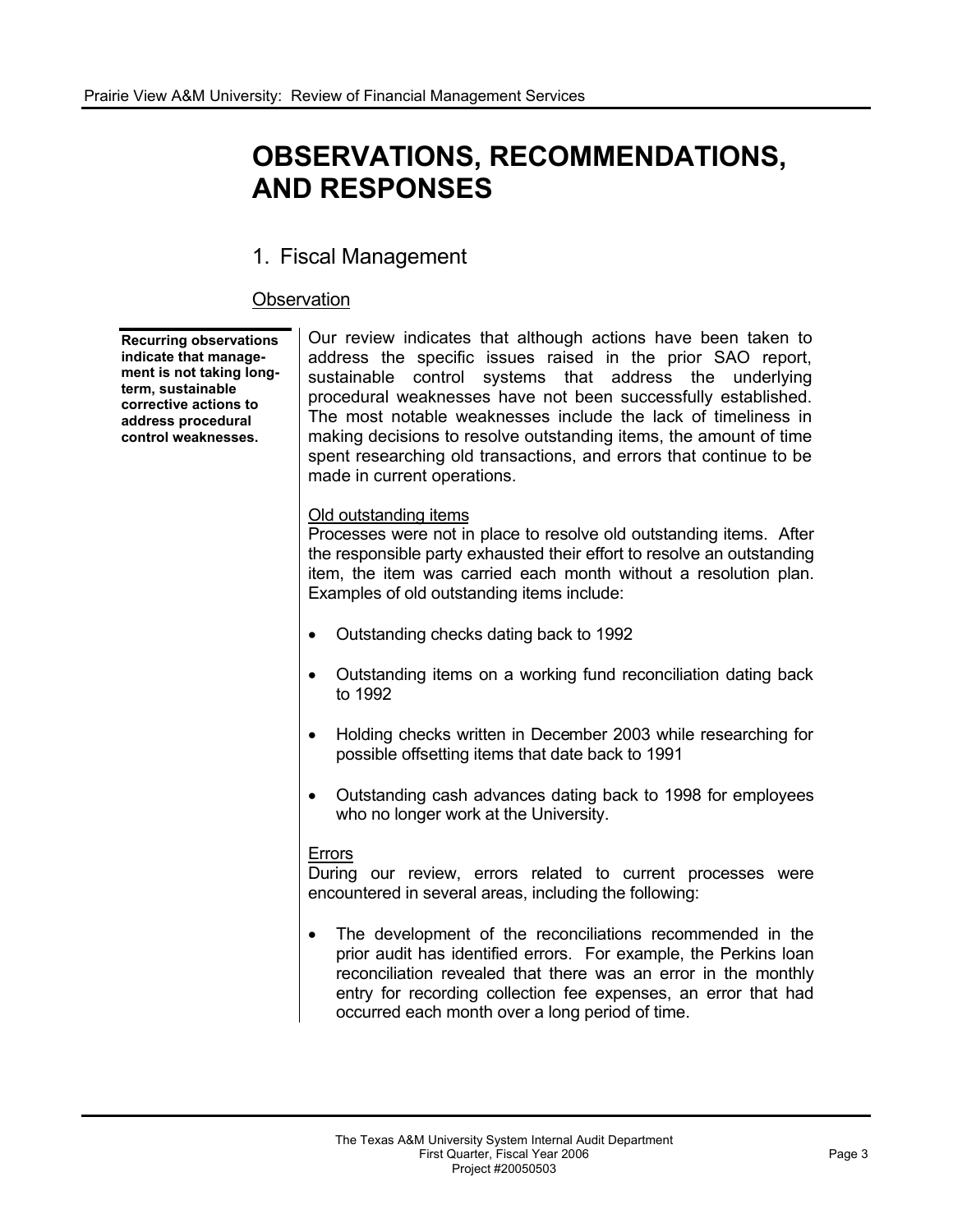- 
- 1. Fiscal Management  $(cont.)$   $\bullet$  The telephone sales tax account balance does not reflect the actual liability incurred each month, indicating an error in posting transactions.
	- Monthly calculations to prepare a report for submitting funds to the state did not take into account fiscal year end balances and incorrectly calculated the September amounts for remittance to the State Controller.

Without well established and consistently followed financial and management control processes, the University will continue to encounter the same type of issues identified in prior audits and the current audit. The risk of resources not being used efficiently and effectively and in compliance with laws, policies, and regulations will continue to be high until long-term sustainable corrective actions are taken.

## Recommendation

Obtain the knowledge and skills necessary to establish an effective internal control system over fiscal operations at the University. The internal control system should include processes and procedures to address the underlying procedural weaknesses identified in this audit, development of a well-trained staff that consistently follows the established processes, and monitoring and oversight by management to identify problems and weaknesses in order to take corrective actions as necessary.

## Management's Response

*The old outstanding items listed in this finding, with the exception of cash advances to employees which will be cleared by January 31, 2006, have been cleared. The entry error discovered by University personnel in the performance of the Perkins reconciliation and the other errors noted have been corrected. Procedures have been developed to ensure that these errors are prevented or detected and corrected in a timely manner. All fiscal procedures will be reviewed with a pre-determined time table with a special focus on inclusion of monitoring practices to engage departmental management*  personnel in the enforcement of internal control by May 31, 2006. *Recognizing that the responsibility for effective internal control is University wide, the University is developing reconciliation training for all Deans, Directors, and Department Heads to be completed by September 30, 2006. While the University concludes the search to fill the new position of Associate Controller, a very experienced, long-term Texas A&M University accounting professional has been*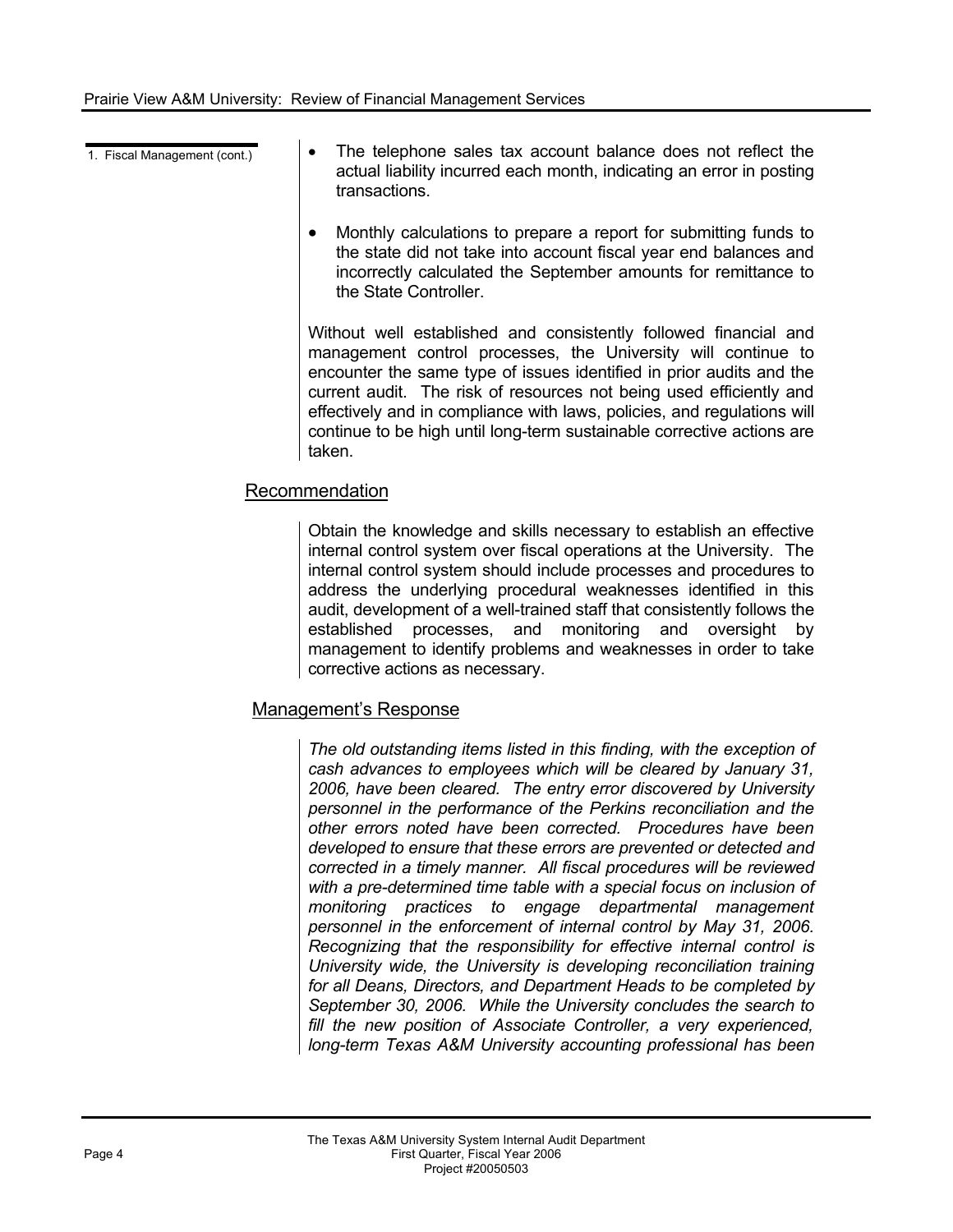1. Fiscal Management (cont.) *engaged on a temporary basis to assist with developing fiscal controls and monitoring compliance.* 

# 2. Accounts Receivable

Significant progress has been made in developing reconciliations recommended in the prior SAO audit. However, the reconciliation of student receivables, student loan account adjustments, and departmental receivables were not yet current at the time of our audit. The University has recently executed contracts with collection agencies to take aggressive actions to collect outstanding accounts receivable.

# 2a. Reconciliation of Student Receivables *(Prior Audit Issue)*

#### **Observation**

**The reconciliation of the student information system to FAMIS is not current.** 

While a reconciliation process of the student information system (SIS+) to the Financial Accounting Management Information System (FAMIS) has been developed, the reconciliation is not yet current. The February 2005 reconciliation had approximately 400 reconciling items, many of which date back to 2003. An employee is in the process of researching the old items. Without clearing the old reconciling items, it is difficult to identify and address current outstanding items in a timely manner.

Reconciling the SIS+ to FAMIS is important to determine that any differences between the two systems have been identified and resolved and ensure that the University financial system information is accurate and reliable for annual financial reporting of student receivables.

#### Recommendation

Clear old, outstanding reconciling items and establish a process to ensure that reconciling items are addressed in a timely manner in the normal course of operations.

#### Management's Response

*The temporary position which was created to complete the reconciliation and to assist with clearing the old outstanding items has become a permanent position and an additional temporary position to be filled with an experienced fiscal professional has been created to address the receivables and other issues. We will also automate the SIS to FAMIS feed to reduce the manual data entry of transactions and make the process more efficient. We will*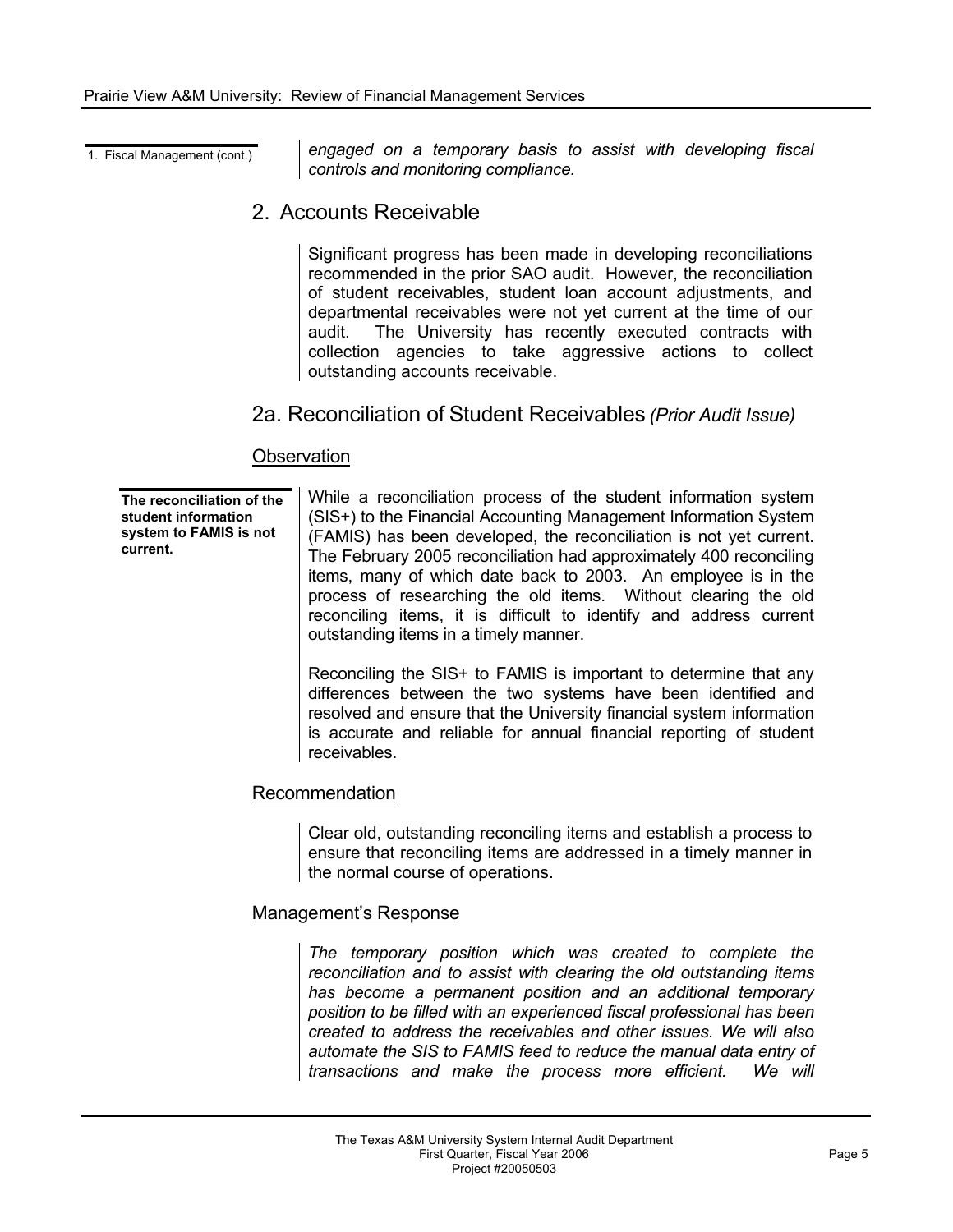2a. Reconciliation of Student Receivables (cont.)

*implement this process by May 1, 2006. All outstanding items greater than 90 days old, with the exception of timing entries that are*  due to Spring early registration, will be cleared by May 31, 2006.

## 2b. Perkins Loans *(Prior Audit Issue)*

## **Observation**

**Student loans receivable was significantly overstated on the 2004 Annual Financial Report.**  The amount recorded for the University as outstanding loans assigned to the federal government (deemed uncollectible) had not been adjusted since 1992. This amount was understated by \$494,000 resulting in an overstatement of Perkins loans receivable on the University's 2004 Annual Financial Report (AFR) by that amount. Since the loan service agency subsidiary records were not reconciled to FAMIS until the current fiscal year, the incorrect balances were not identified prior to preparing the 2004 AFR. Adjustments related to these loans were not posted to FAMIS in 1993 when the assignment for uncollectible loans was made to the federal government.

In addition, the loans assigned to the federal government which are considered written off are still included in the general ledger. These loans have been assigned because they are no longer considered to be collectable, and the detail records are retained and tracked in the subsidiary ledger maintained by the loan service agency.

Although the Perkins loan reconciliations have been developed and are being performed monthly, the June 2005 reconciliation contained several reconciling items from the prior fiscal year that were still unresolved. Some of these items require subsidiary ledger adjustments by the loan service agency.

## Recommendation

Establish a process to ensure that necessary adjustments are posted and year-end balances are accurate. Write off loans assigned to the federal government since these loans are considered uncollectible and detail records are retained by the loan service agency and not the University. Establish procedures to ensure that reconciling items are cleared in a timely manner.

#### Management's Response

*The understatement discovered when Perkins reconciliations began in Fiscal Year 2005 was corrected prior to the preparation of the University's 2005 Annual Financial Report. Loans assigned to the federal government have also been written off. Perkins Loan*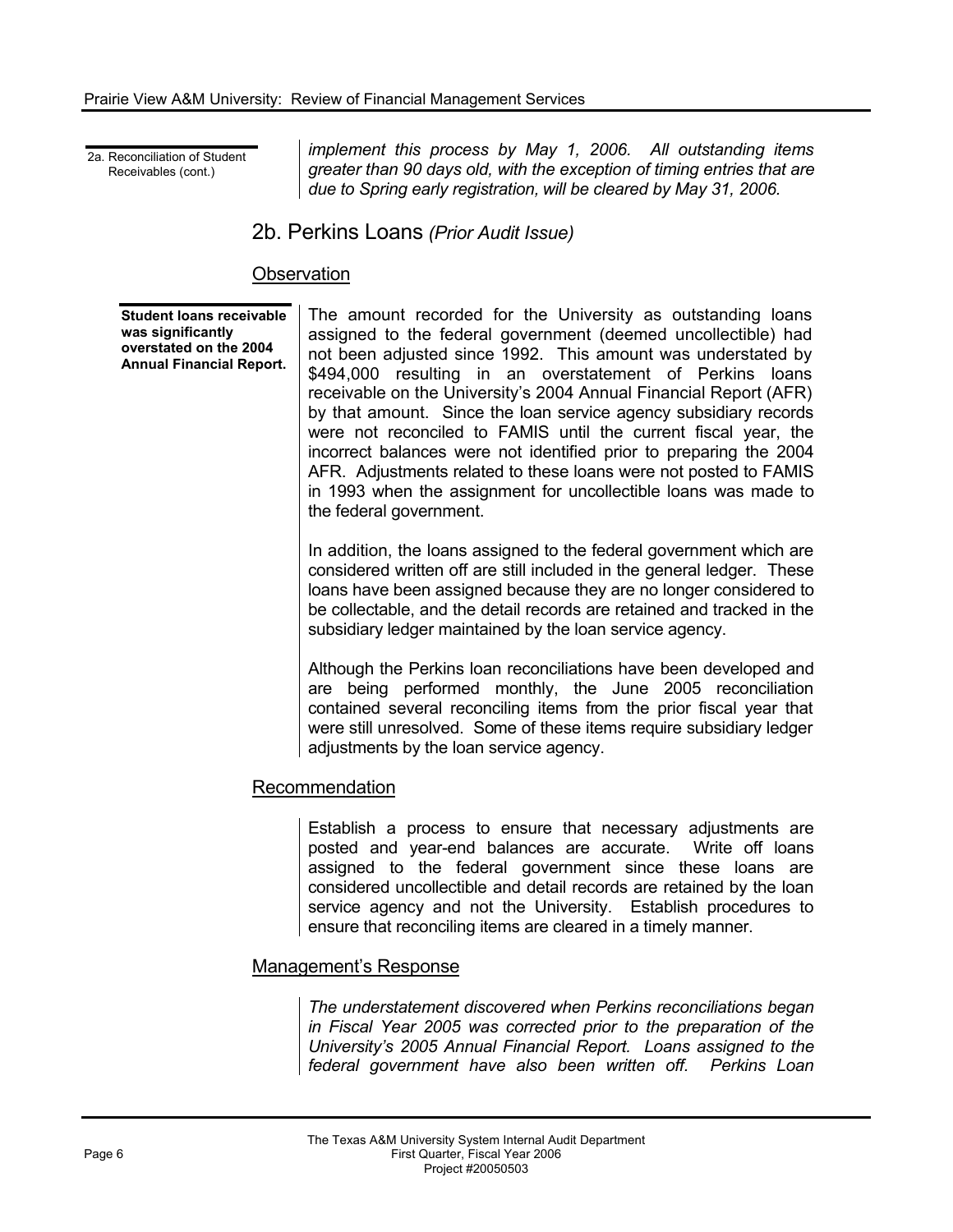2b. Perkins Loans (cont.) *reconciliations are being performed and are current. The procedures developed to perform the reconciliation will be issued in writing by January 31, 2006.* 

# 2c. Departmental Receivables *(Prior Audit Issue)*

### **Observation**

**Departmental accounts receivables are not current.**  A large number of old, outstanding departmental accounts receivables, approximately 180 dating back to 1991, remain open although they appear to be uncollectible. Total departmental receivables as of May 31, 2005 were \$2.6 million, including approximately \$1.6 million greater than 365 days old. (Note: The receivable from the City of Prairie View related to prior wastewater billings was approximately \$1.2 million.) Effective June 1, 2005, the University has contracts with collection agencies to provide additional collection efforts for departmental receivables. The University sends monthly aged accounts receivables reports to the departments, but does not have any monitoring processes to require departments to review and write-off receivables in a timely manner.

> Monitoring of aged accounts receivables by the fiscal office would ensure that departments are actually managing their accounts and receivables are referred to a collection agency for additional collection efforts and, if necessary, written-off in a timely manner. Accounts receivables represent assets of the University. Without timely review and write-off of uncollectible items, the accounts do not accurately reflect the University's assets.

#### Recommendation

Complete the review of aged departmental receivables and write off accounts that are deemed uncollectible. Establish monitoring procedures to ensure that departments are actively pursuing efforts to collect past due accounts and write off accounts as they are deemed uncollectible.

#### Management's Response

*The University does set up an allowance for bad debts to ensure that necessary adjustments are posted and year-end balances are accurate for departmental accounts receivable. An agreement with the City of Prairie View, which was being negotiated at the time of the audit, has been finalized. We are in the process of reviewing aged departmental receivables and are writing off departmental receivables deemed as uncollectible. This process has been completed for Parking and Insurance Premium receivables. The*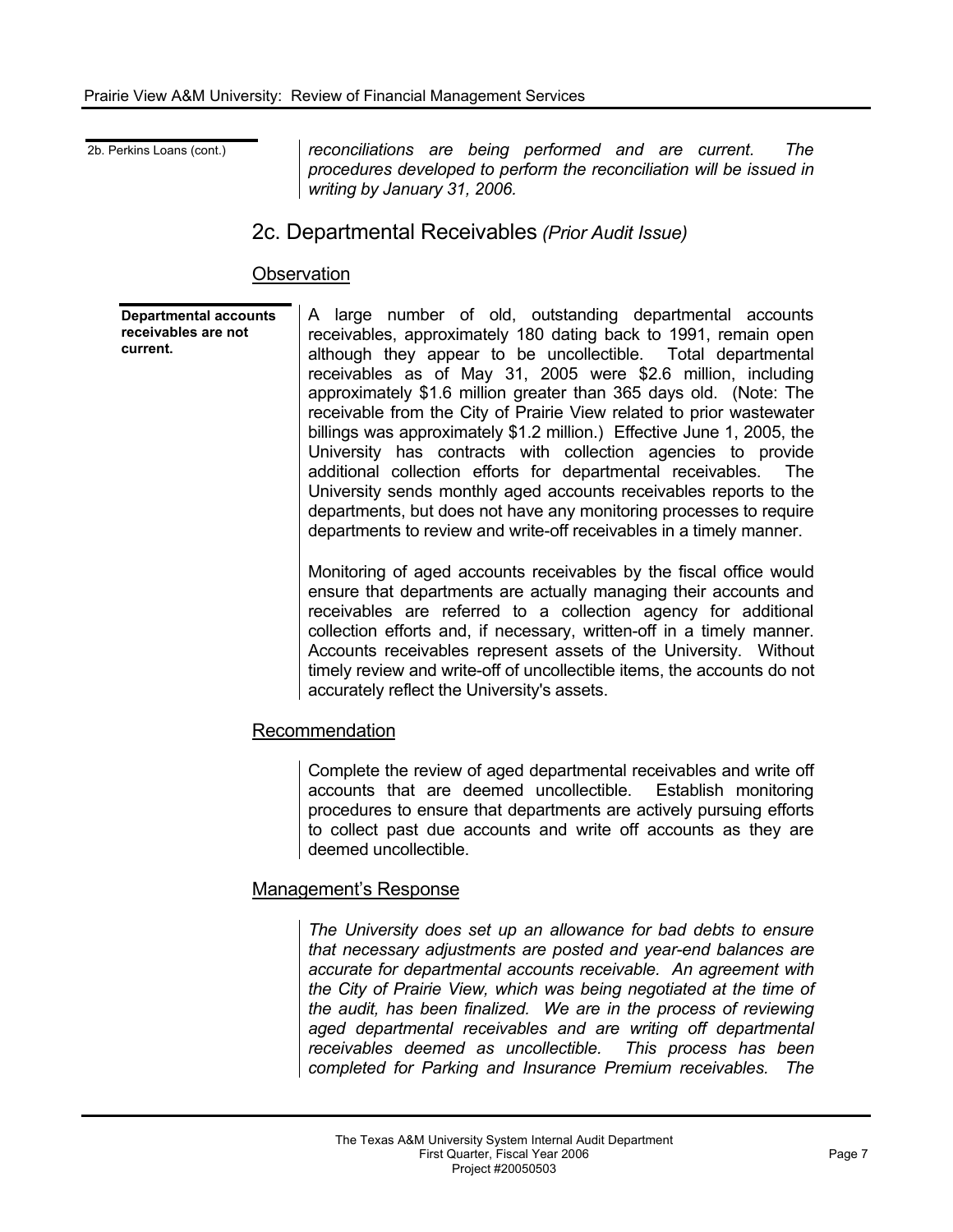2c. Departmental Receivables (cont.)

*receivables listing will be reviewed quarterly with the Vice President for Business Affairs to determine the actions to be taken. The first quarterly meeting will be March 15, 2006.* 

# 3. Outstanding Checks

# 3a. Clearing Outstanding Checks *(Prior Audit Issue)*

### **Observation**

**Bank reconciliations are prepared on a timely basis; however, improvements are needed in procedures for clearing outstanding items.** 

Bank reconciliations are current; however, transactions were not completed to clear all outstanding checks. The process for clearing outstanding checks included a transaction to void the check and another transaction to move the item to an unclaimed property account. The University voided approximately 4,000 outstanding checks between January 31, 2005 and April 30, 2005. Although checks were voided, all transactions were not posted to move items to unclaimed property. Three of the five voided checks reviewed were not fully cleared and posted to unclaimed property as part of the process of clearing the old outstanding checks. For each check voided, originally issued in 1992, research was being performed prior to moving the item to unclaimed property. Review and research of outstanding checks in a timely manner, such as at 120 days, provides a much greater opportunity to determine why the check remains outstanding and to resolve any issues to clear the checks. The older checks become, the more difficult it is to accurately determine if the checks were issued in error, if they are truly outstanding items that have been unclaimed, or if inappropriate actions have been taken relevant to checks.

#### Recommendation

Establish procedures to fully clear outstanding checks and move to unclaimed property in a timely manner. As part of the bank reconciliation procedures, review and research outstanding checks to determine if checks were issued in error, and make any necessary corrections in a timely manner.

#### Management's Response

*We agree that old outstanding checks were being reviewed and all had not been removed and cleared from our ledgers. We have completed the required research for these items and cleared them. Clearing the old items has now made timely review of current items possible. We have drafted and will issue by January 31, 2006 procedures which require movement of items to unclaimed funds*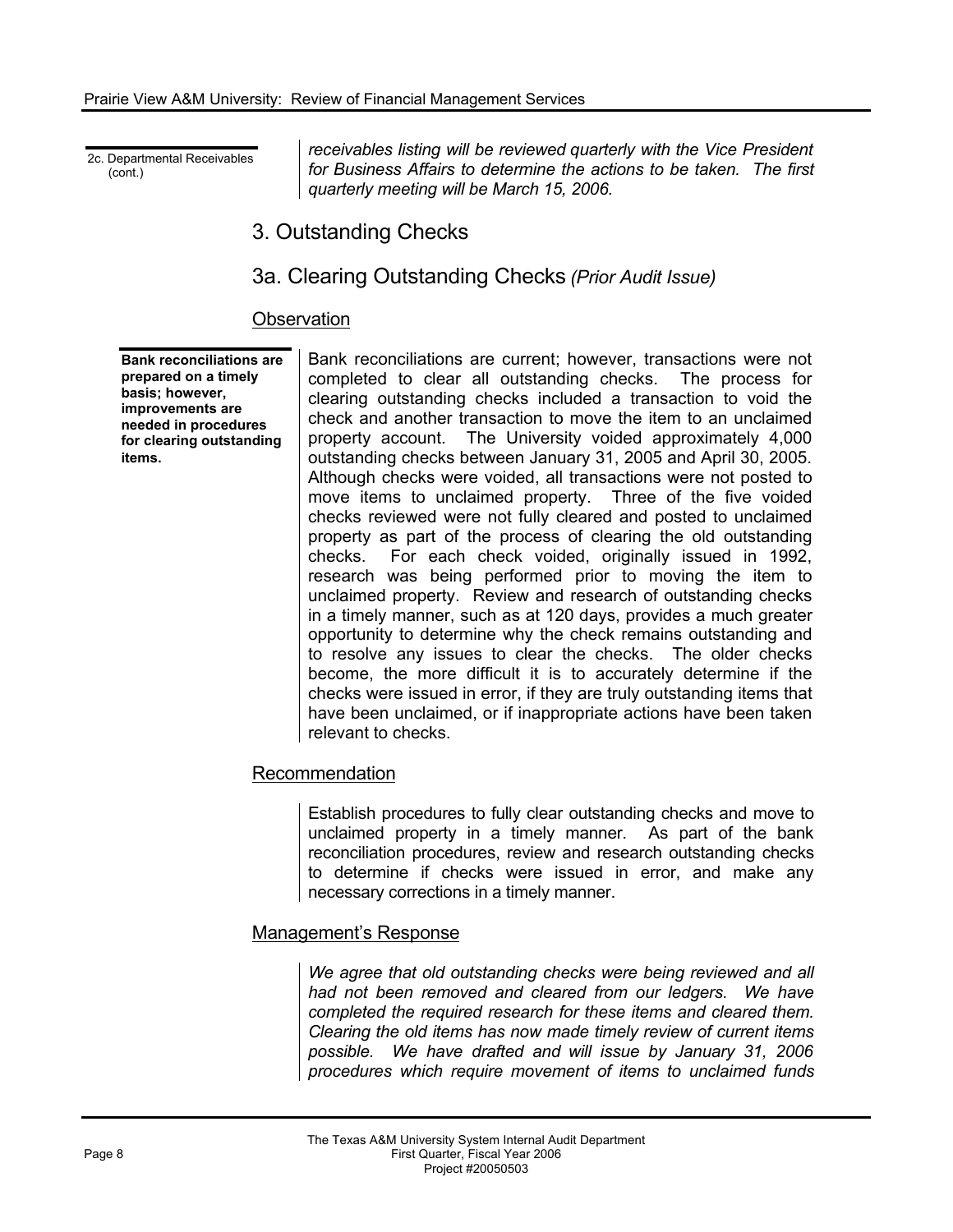3a. Clearing Outstanding Checks (cont.)

*within the State Guidelines for Unclaimed Property transactions. We are current with this process.* 

# 3b. Holding Checks

## **Observation**

**Printed checks included on the outstanding check list were held in a desk drawer for approximately eighteen months.** 

Checks dated in December 2003 and issued to the Comptroller of Public Accounts totaling approximately \$590,000 were stamped "VOID" and held in a locked cabinet for eighteen months. These checks were not voided in FAMIS and were recorded as outstanding checks on the bank reconciliation. The University was conducting research to determine if there were any possible offsetting reimbursements related to employee benefits, some of which dated back to 1991. The checks issued to the Comptroller of Public Accounts were related to reimbursements for interim construction funds made by the University and were unrelated to the items being researched.

Although there may have been funds due both to the State Comptroller and from the State Comptroller, they were unrelated and should be recorded as separate transactions. It is not appropriate to net these separate transactions against each other.

## Recommendation

Remit funds due to the State Comptroller of Public Accounts. Eliminate the practice of holding checks and combining unrelated transactions. Establish procedures that review outstanding checks and take actions to resolve outstanding issues in a timely manner.

## Management's Response

*Holding checks does not represent standard practice. This was an isolated occurrence. The outstanding check procedures noted in the previous finding will ensure that the checks are not combined with unrelated transactions. The Fiscal Office will review all checks over 90 days old and provide a monthly report of this review for the Vice President for Business Affairs. This process will be in place by January 31, 2006.* 

# 4. Purchasing

Process improvements are needed in the areas of travel vouchers, encumbrances, and non-travel advances.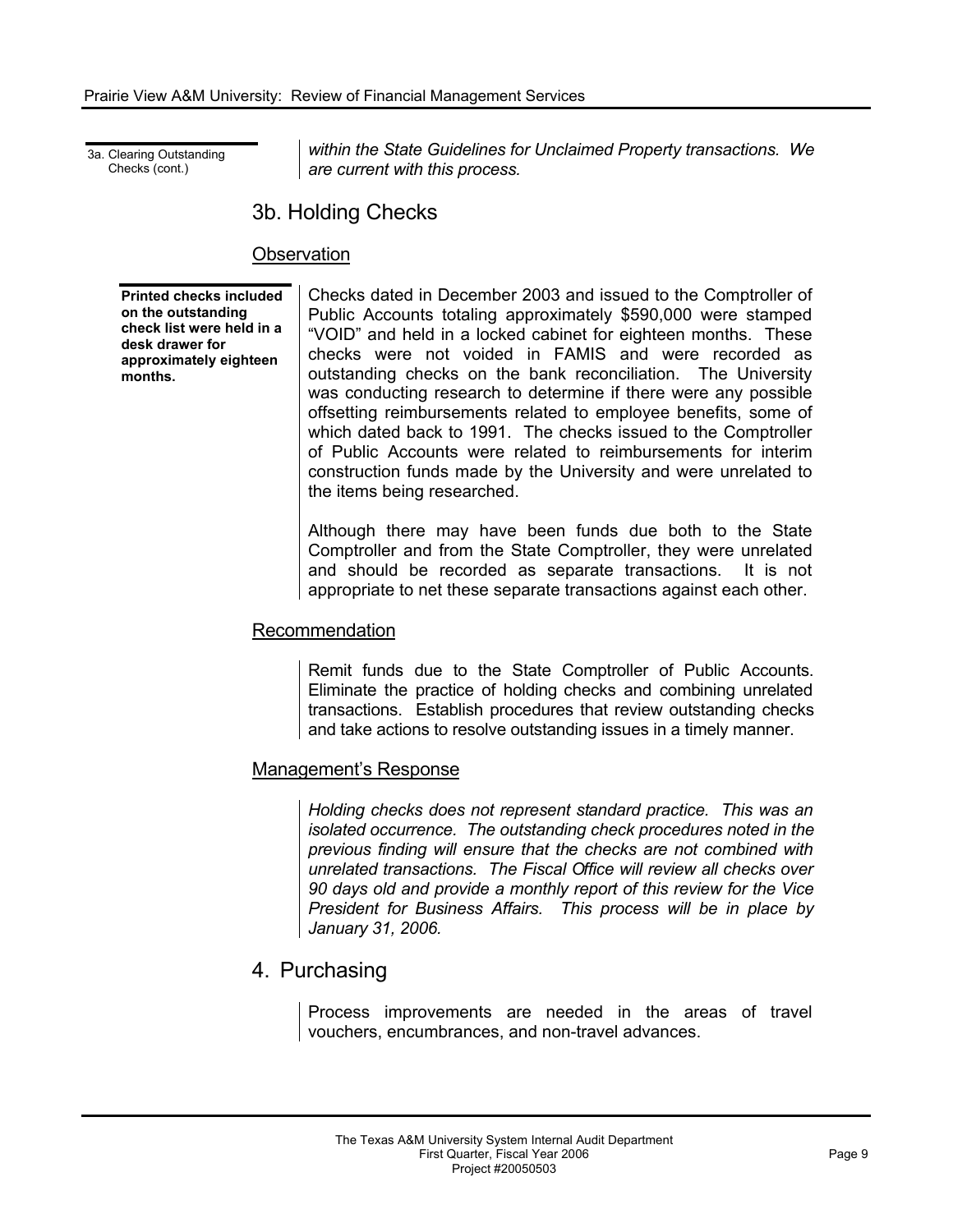4a. Travel Vouchers *(Prior Audit Issue)* 

**Improvements are needed in supporting documentation for travel reimbursements.** 

Three of twelve (25%) travel vouchers reviewed did not have adequate supporting documentation. Employees did not understand the documentation requirements. Two travel vouchers did not have sufficient mileage documentation. The travelers did not use the Texas Mileage Guide or submit odometer readings for actual mileage. One traveler submitted an Internet map and the other did not submit any support. Another voucher for group student travel had invoices rather than receipts as support for meal charges paid from a cash advance. Invoices can be obtained without actually paying for the product, and do not support that the expenditure has occurred. Documentation requirements are outlined in the State of Texas Travel Allowance Guide.

### Recommendation

Management should:

- Require copies of mileage reimbursement calculation from the Texas Mileage Guide or odometer readings for point-to-point travel.
- Require documentation that supports expenditures made for group student travel.

#### Management's Response

*As of January 2, 2006, we will require that the Texas Mileage Guide be used or, when odometer readings are used, that beginning and ending odometer readings be listed on the documentation. We agree that receipts rather than invoices are appropriate documentation. The instance noted in the audit regarding group student travel was an exception. Travel Office employees attend training and we conduct travel training for University travelers. We will emphasize required documentation in future classes.* 

4b. Encumbrances *(Prior Audit Issue)* 

#### **Observation**

**Encumbrances are not cleared in a timely manner.** 

The University does not properly or timely clear encumbrances. Encumbrances are commitments for services or goods made prior to the end of the reporting period, but where the good or service has not been received by the end of the reporting period. Four of five encumbrances selected from the 8/31/04 report did not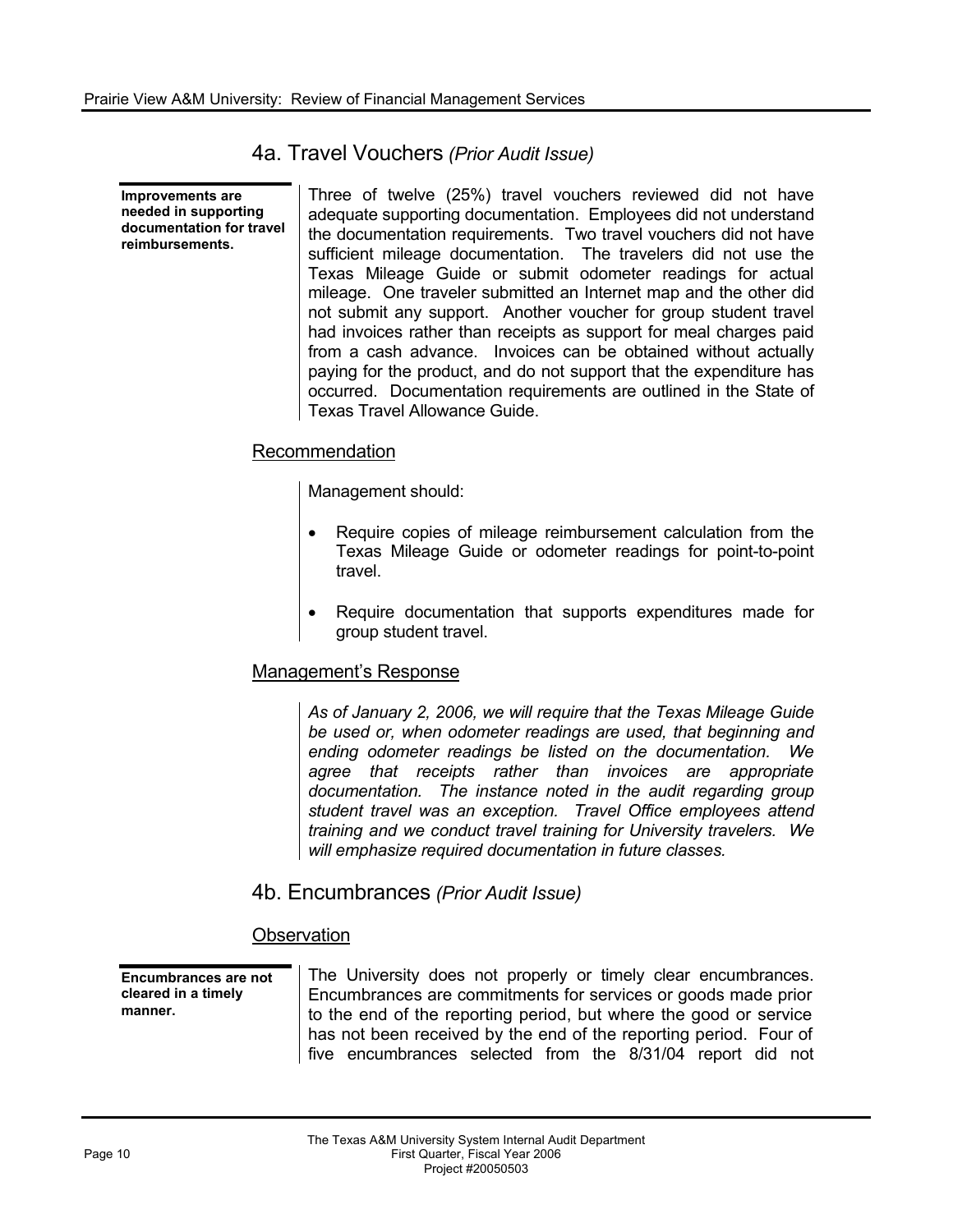4b. Encumbrances (cont.) **represent binding commitments at fiscal year end, as indicated** below:

- An invoiced amount was less than the encumbrance amount, yet the remaining amount over the invoice was not cleared.
- An encumbrance for a magazine subscription for the prior fiscal year was not cleared.
- An expenditure was paid from a different cost code than the code on the original encumbrance, and the original encumbrance was not cleared when the payment was processed.
- A travel encumbrance for an employee that has not been with the University since December 2003 had not been cleared.

While considerable time was spent clearing encumbrances at the 2003 fiscal year end, efforts to continue properly clearing encumbrances have diminished. Routine processes do not effectively incorporate reviewing and clearing encumbrances in a timely manner. Incorrect encumbrance reports mislead the University as to outstanding commitments, and prevent the University from using these funds for other purposes.

#### Recommendation

Properly clear encumbrances in a timely manner. Prioritize clearing incorrect encumbrances. Aggressively pursue monthly commitments to ensure the report accurately reflects binding encumbrances.

#### Management's Response

*Currently Accounts Payable and Travel Office personnel review encumbrances when processing invoices and assign a code to indicate when all items have been billed. The responsibility for a monthly review of a FAMIS report to identify and liquidate residual and unwarranted encumbrances is assigned to the Procurement Coordinator and the Travel Coordinator. Departments are now being contacted to assist in identifying invalid encumbrances. Training for statement of account reconciling will be provided for all departments by September 1, 2006.*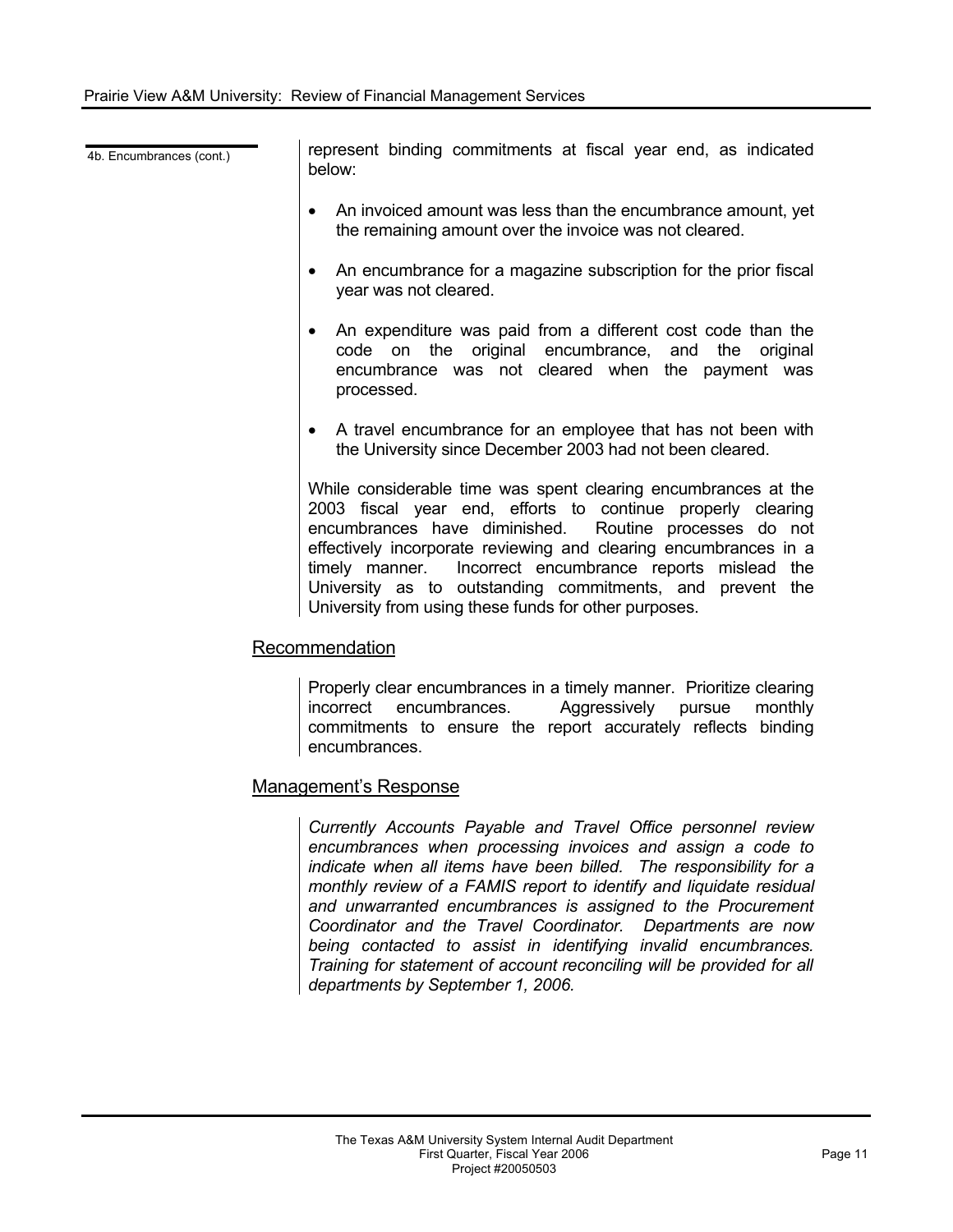# 4c. Non-travel Advances

## **Observation**

**Non-travel cash advance procedures have weak controls.**  The controls over non-travel cash advances are weak, and in some cases other established processes, such as requisitions and vendor billing to the University, are overridden when non-travel advances are provided. Procedures are not in place to ensure advances are cleared on a timely basis. Reports are not mathematically accurate, and do not provide the most useful information for monitoring outstanding advances. Procedures do not ensure that outstanding advances are cleared within ten business days as required by University administrative procedures. Twenty-four of the thirty-six (67%) outstanding advances reviewed were not cleared within fifteen business days. Five outstanding items were issued in previous fiscal years, three of which were issued to individuals that are no longer employed at the University. One of these advances was issued in 1998 and another in 1999. No process was in place to resolve these old outstanding items. Non-travel advance records are maintained in manual ledgers, rather than in a FAMIS clearing account. (Travel advances are recorded in a FAMIS clearing account.) The information from the ledger is posted to a spreadsheet. The two monthly spreadsheet reports reviewed had incorrect total amounts. The spreadsheet was not correctly formatted and the report was not recalculated to ensure accuracy. The reports included dates the non-travel advance was approved to be issued, but did not include the dates the individuals received the checks. These reports do not provide all the necessary information of effective monitoring of outstanding advances. A lack of effective controls over non-cash advances increases the risk that funds will be lost from errors or misappropriation.

## Recommendation

Consider other methods of payment to eliminate non-travel advances. Record non-travel advances in FAMIS and eliminate the manual ledger system for maintaining non-travel advance records. Establish procedures to ensure that advances are cleared in a timely manner in compliance with the University's Administrative Procedures Manual, and that timely and accurate reports are provided to management on outstanding advances. Resolve old outstanding items carried on the manual system.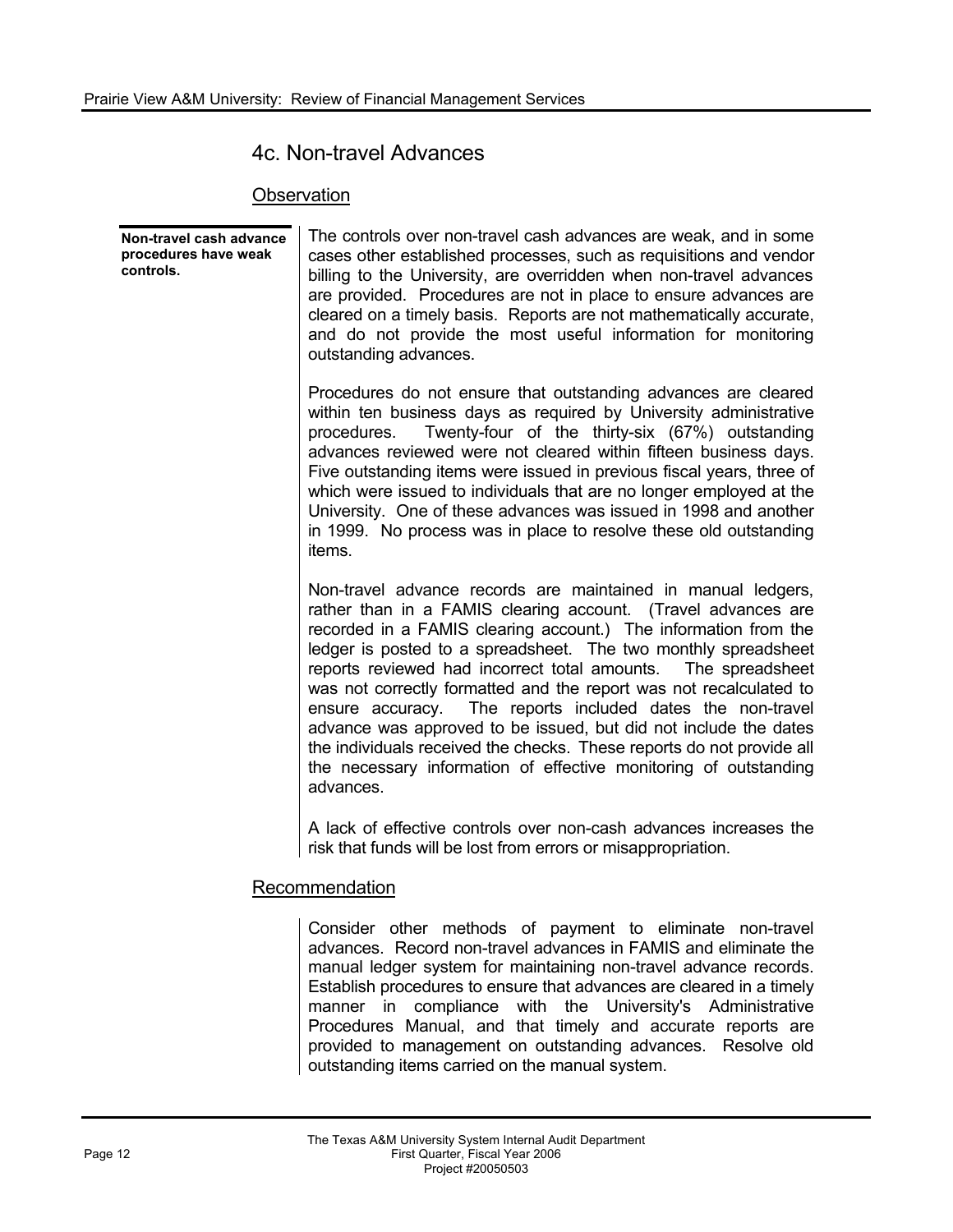#### Management's Response

4c. Non-travel Advances (cont.)

*The University is implementing a procurement card process as a replacement payment method. Once fully implemented, by February 15, 2006, non-travel advances will only exist on an exception basis and will be recorded in FAMIS. Items outstanding prior to fiscal year 2005 will be reviewed with the Vice President for Business Affairs for determination of further action to be taken to resolve these items by December 31, 2005.* 

# 5. Cashier Working Fund

### **Observation**

| <b>Controls over cashier</b><br>working funds can be<br>strengthened. | While the \$75,000 cashier working fund was present and<br>accounted for at the time of the unannounced cash count<br>conducted by the auditors, improvements to controls are needed<br>in several areas to further reduce the risk of potential cash losses.<br>The following weaknesses in controls/processes were identified:                                                                                                                                                                                                                                                                                                                                                                                                                                                                  |
|-----------------------------------------------------------------------|---------------------------------------------------------------------------------------------------------------------------------------------------------------------------------------------------------------------------------------------------------------------------------------------------------------------------------------------------------------------------------------------------------------------------------------------------------------------------------------------------------------------------------------------------------------------------------------------------------------------------------------------------------------------------------------------------------------------------------------------------------------------------------------------------|
|                                                                       | The FAMIS account subcode used to record the cashier<br>working fund was not restricted to only cashier working fund<br>transactions (increases or decreases in the fund amount).<br>Other cash transactions were posted to this subcode making it<br>difficult to determine the exact amount of working funds that<br>should be on hand at any point in time. There was a monthly<br>reconciliation between the subcode balance and the working<br>fund. The reconciliation contained outstanding reconciling<br>items dating back to 1992, and there was no process in place<br>to resolve these old items. The cashier working fund should<br>be accounted for separately $-$ the account control balance<br>should reflect the amount of the working fund to be accounted<br>for on any date. |
|                                                                       | Cash replenishments are not made on a timely basis. At the<br>٠<br>time of the cash count, a reimbursement check dated May 5,<br>2005 for \$37,775.61 was on hand to be cashed. Supporting<br>vouchers for this check were dated from April 8, 2005. Other<br>reimbursement vouchers on hand at the time of the cash count<br>totaled \$24,381.58. A check had not yet been prepared for<br>these vouchers. Of the \$75,000 working fund, \$62,157 (83%)<br>was pending cash reimbursement.<br>With more timely<br>reimbursement, a lower fund amount may be adequate to<br>support the cashier function.                                                                                                                                                                                         |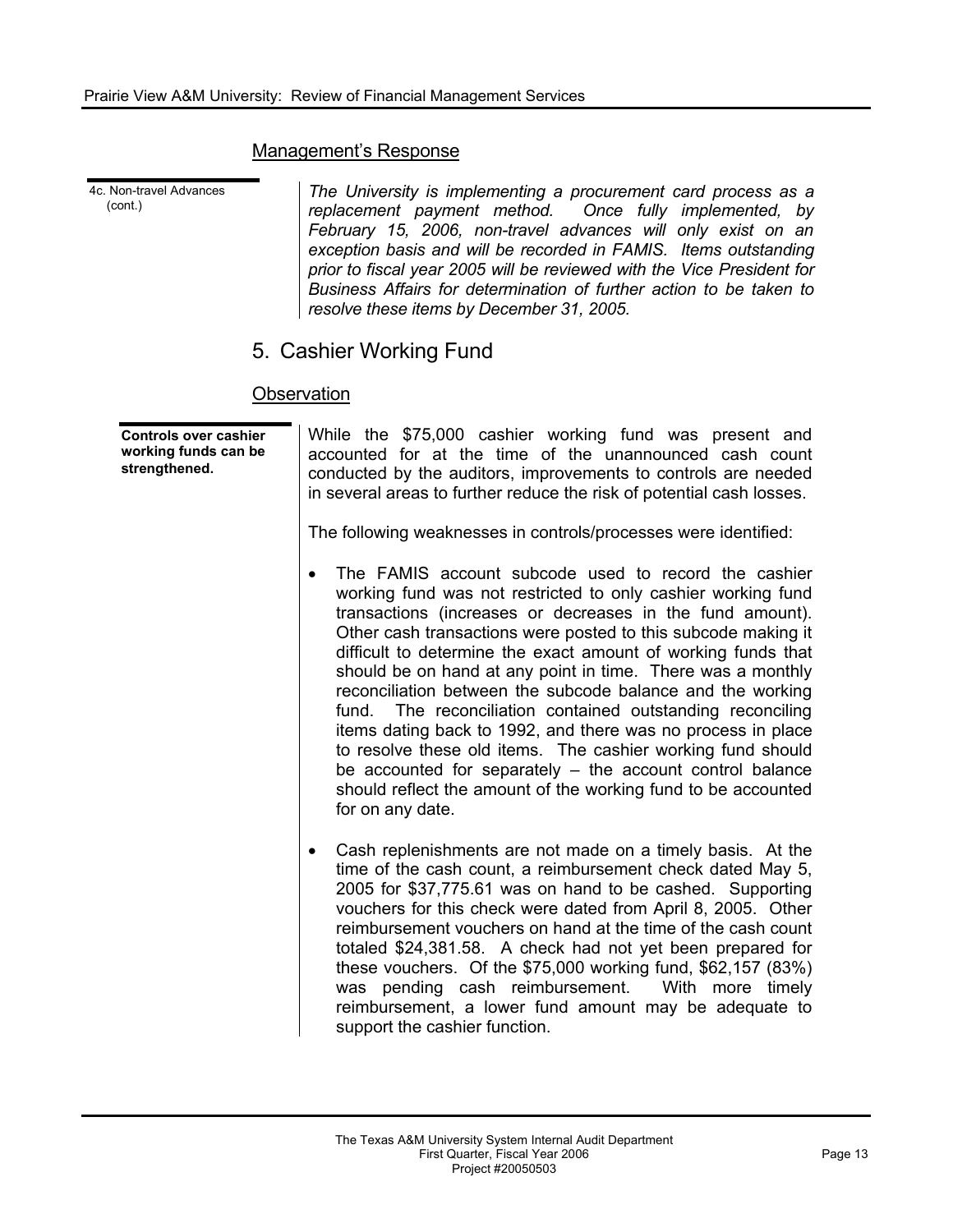- 5. Cashier Working Fund (cont.) Individual accountability for cash drawers is not maintained at all times. Cashiers do not lock their drawers when they leave the cashier area to make copies. System Regulation 21.01.02 states, "Cash funds shall be the specific responsibility of a designated individual, and that individual must retain custody and control over the cash funds for which he/she is responsible at all times." This actually protects the interest of the cashier by reducing the access to the cash.
	- ! Duties are not fully segregated related to monitoring of prenumbered, manual receipts used by the cashiers. The individuals with responsibility for issuing and monitoring receipts also have cashier duties. The duties of issuing and monitoring receipts and actually using the receipts as a cashier should be divided, or segregated, among different people to reduce the risk of undetected errors or inappropriate actions.

Cash in the safe is counted on a monthly basis. Frequent counts of cash in the safe along with up-to-date records on all cash safe fund transactions reduces the risk that losses could occur without detection. Periodic inventory and review of any other items stored in the safe ensures that all items are handled in a timely manner and resolved appropriately.

## Recommendation

Management should:

- Record cashier working funds in a separate FAMIS subcode, and resolve the old outstanding reconciling items on the monthly working fund reconciliation.
- Replenish cash funds on a timely basis, and review and assess the amount of cash funds needed. Reduce the working fund amount as appropriate.
- Establish procedures to ensure that individual accountability for cashier drawers is maintained at all times.
- Segregate duties related to issuing and monitoring prenumbered cash receipts and cashiering.
- Count cash in the safe frequently (at least weekly), and periodically inventory and make timely resolution of items stored in the safe.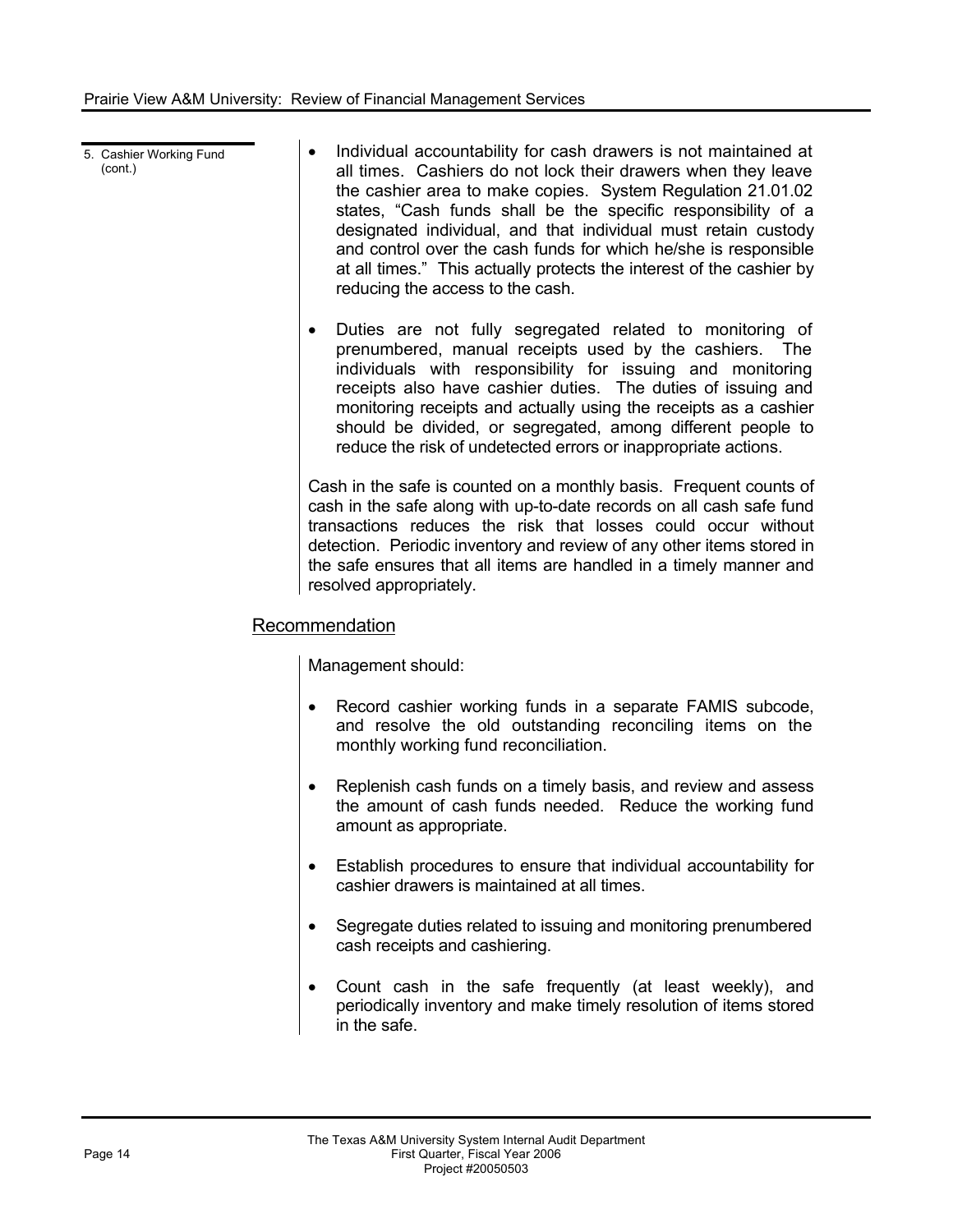#### Management's Response

| 5. Cashier Working Fund<br>(cont.) |             | As of September 1, 2005, a separate ledger account and<br>subcode are being used to account for the cashier working<br>fund. The old outstanding reconciling items have been written<br>off.                    |
|------------------------------------|-------------|-----------------------------------------------------------------------------------------------------------------------------------------------------------------------------------------------------------------|
|                                    |             | The replenishment process has been streamlined and is now<br>occurring on a more timely basis. A review of the cashier<br>working fund will be performed to assess the fund amount<br>needed by March 31, 2006. |
|                                    |             | Cashiering procedures are now being utilized which ensure<br>that individual accountability for cashier drawers is maintained<br>at all times.                                                                  |
|                                    |             | Segregation of duties related to monitoring of prenumbered<br>receipts has been accomplished by assigning this task to the<br><b>Staff Assistant in Treasury Services.</b>                                      |
|                                    |             | Weekly counts of cash in the safe will begin immediately.                                                                                                                                                       |
|                                    |             | 6. Property and Equipment Management                                                                                                                                                                            |
|                                    | Observation |                                                                                                                                                                                                                 |
| Imnrovements in                    |             | <b>Efficiency and Effectiveness</b>                                                                                                                                                                             |

**Improvements in efficiency and accountability may increase effectiveness of the property management program.** 

#### Efficiency and Effectiveness

The University has not taken advantage of the capability of using a bar code system that interfaces with the property module in FAMIS. The University uses preprinted tags and maintains logs for these tags. Tag numbers are manually assigned and then entered into the FAMIS property module, although FAMIS can assign asset numbers and print bar code labels. Bar code readers can then be used in the field by Property Office personnel to more efficiently track and monitor assets. Increasing efficiencies for the small number of Property Office personnel that are responsible for monitoring assets throughout the campus could provide for greater coverage and more effective monitoring. Audit test work conducted shortly after the annual physical inventory certifications indicated that additional monitoring may be needed to increase compliance with established property controls. Our tests consisted of tracing items from the inventory record to the physical asset (29 items), and tracing physical assets back to the inventory record (30 items). Exceptions to Texas A&M System property policies noted during our audit tests include the following: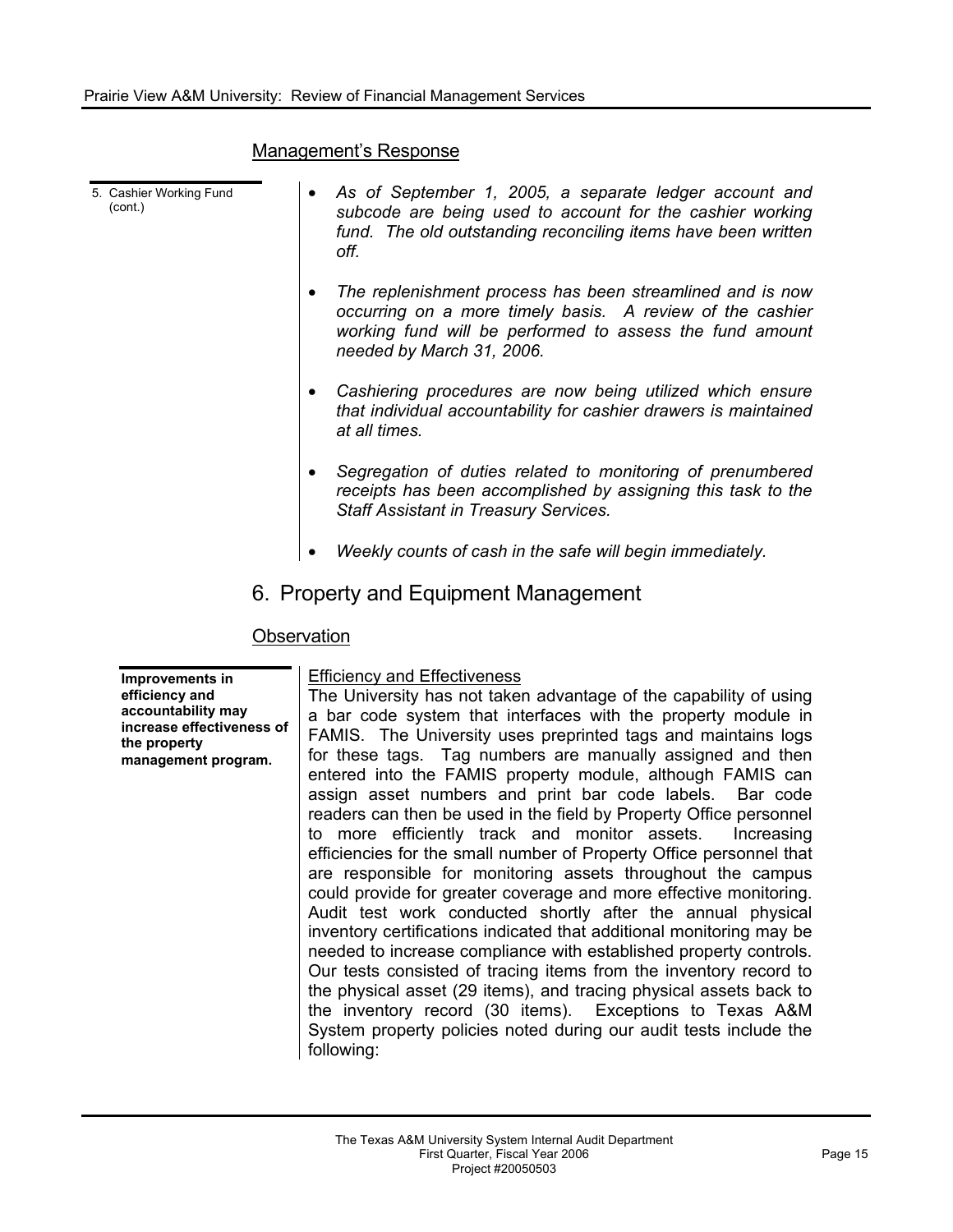6. Property and Equipment Management (cont.)

- Five of twenty-nine (18%) assets selected from the inventory record could not be located at the time of testing.
- Five of fifty-nine (9%) assets tested were not in the locations recorded on the inventory record.
- Twenty-three of fifty-nine (39%) assets tested were missing data on the automated property module (location and/or serial number).
- ! Four of fifty-nine (7%) assets tested had a different serial number than that listed on the property module.
- Four of fifty-nine (7%) assets tested were not permanently tagged.

The A&M System Equipment Management Manual sets forth policies for management of property and equipment which provide for the security, identification, and location of assets to decrease the risk that assets will be misplaced or misappropriated.

### Accountability

The University completed the annual physical property inventory certification process by the departments. All thirty departments selected for review had submitted their inventory certification. Of those, six certification forms had signatures that did not match the accountable or alternate property officer responsibility forms on file. Signed statements outlining the responsibilities and accountability of property officers at each department had recently been updated and were on file at the Property Office. However, annual certifications did not require these property officers to sign and take responsibility for the annual physical inventory and certification. Requiring signed responsibility statements does increase accountability. Accountability is further enhanced by having these same individuals sign certification and other property documents submitted from the departments to the Property Officer.

Another opportunity to increase accountability would be to give all departmental property officers access to view their departmental property records on the FAMIS property module. Departmental property officers would have current inventory information throughout the year on the assets for which they are held responsible.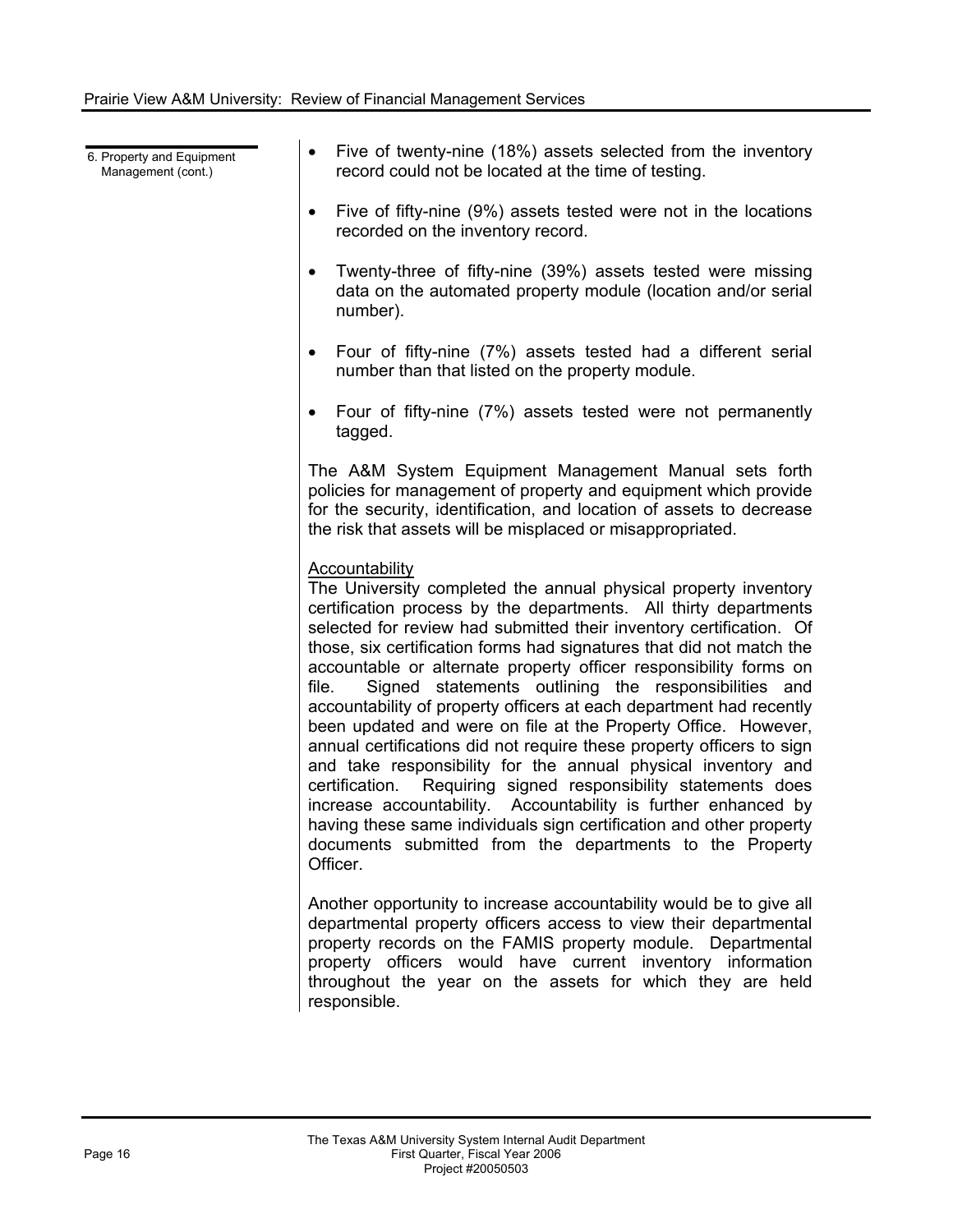#### Recommendation

6. Property and Equipment Management (cont.)

Continue efforts to increase accountability by requiring property officers to sign and take responsibility for the annual physical inventory and certification. Provide training and grant FAMIS property module access to property officers for the assets under their responsibility. Ensure that property officer responsibilities are included in position descriptions and addressed in the annual employee evaluation process. Implement a bar code system to provide efficiencies and aid in monitoring processes to increase compliance with the A&M System Equipment Management Manual and ensure that property resources are safeguarded from misuse and misappropriation.

#### Management's Response

*Accounting Services has issued a liability form to be signed by every department. The signature on the liability form will be the one required on the certified physical inventory form. A revision of the Alternate Property Officer responsibilities in the Asset Management Guide has been drafted and will be reviewed and released by February 28, 2006. Accounting Services will include this information in departmental training sessions. The University will begin implementation of a bar coding system (Incircuit). Property Officers will be allowed FAMIS property module access for online updating of asset location information. The target date for implementation and granting of access is September 1, 2006.*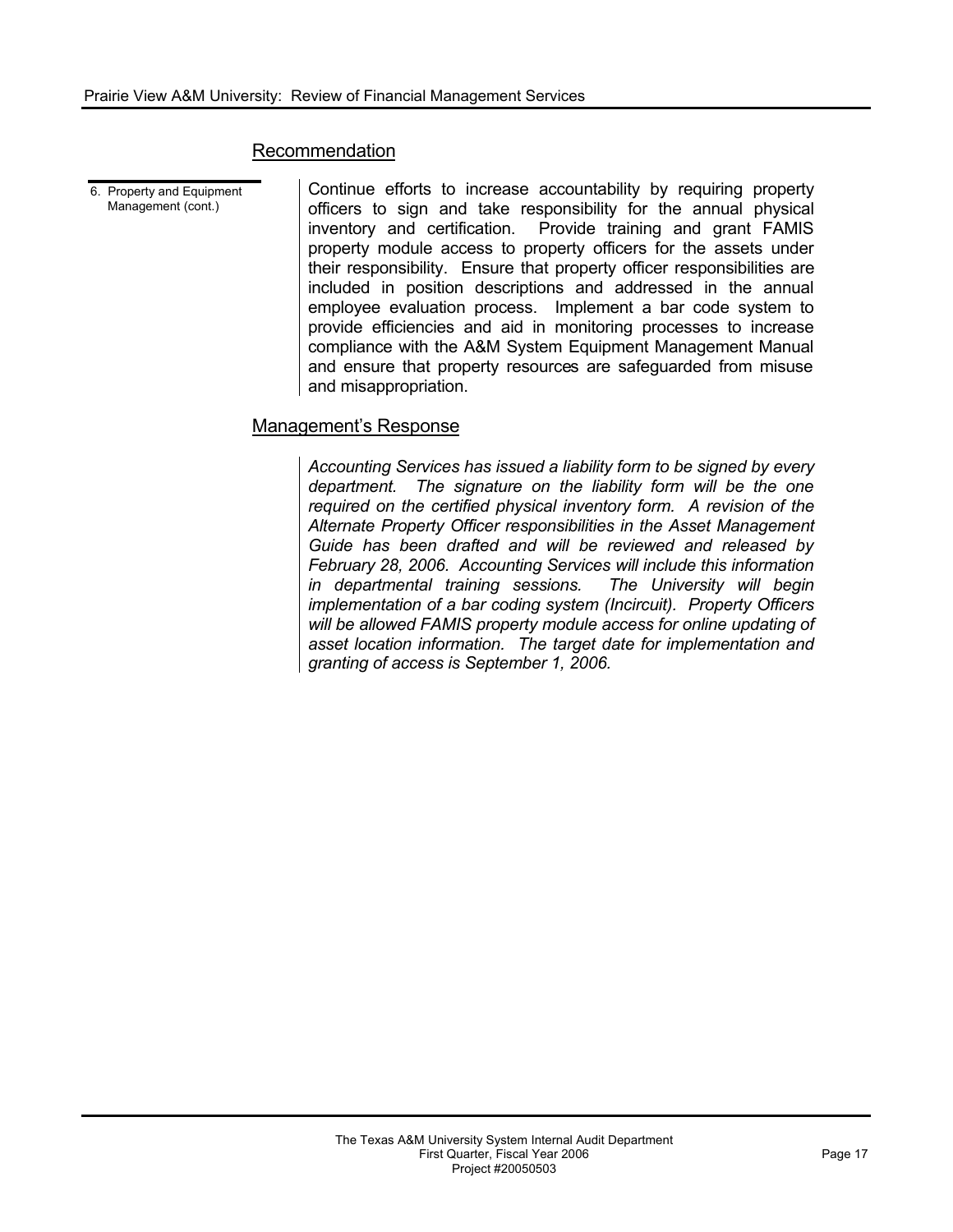# **BASIS OF REVIEW**

# **Objective**

The objective of the review was to evaluate the financial and management controls over the University's financial management services' operations as related to the areas audited in a prior State Auditor's Office audit. We primarily conducted a follow-up review on prior audit recommendations from the State Auditor's Office Report No. 04-009, Financial Review of Prairie View A&M University issued in November 2003.

# **Criteria**

Our review was based upon standards as set forth in the System Policy and Regulation Manual and the Equipment Management Manual of The Texas A&M University System; Prairie View A&M University Administrative Procedures; the Treadway Commission's Committee of Sponsoring Organization's Internal Control - Integrated Framework (COSO); and other sound administrative practices. The evaluation was performed in compliance with generally accepted government auditing standards and other criteria to conform with the Institute of Internal Auditors' "Standards for the Professional Practice of Internal Auditing."

# **Background**

The goals of the University's Division of Finance and Administration are to continue building a strong and sound financial background, continue to improve on the delivery of services, enhance internal audit processes to become more pro-active in identifying and resolving problems, continue to grow our endowment and improve our overall management process. The Fiscal Affairs Office, a part of the University's Division of Finance and Administration, provides financial services and support to the University. Fiscal Affairs has forty-six employees and had annual expenditures of approximately \$2 million in fiscal year 2005.